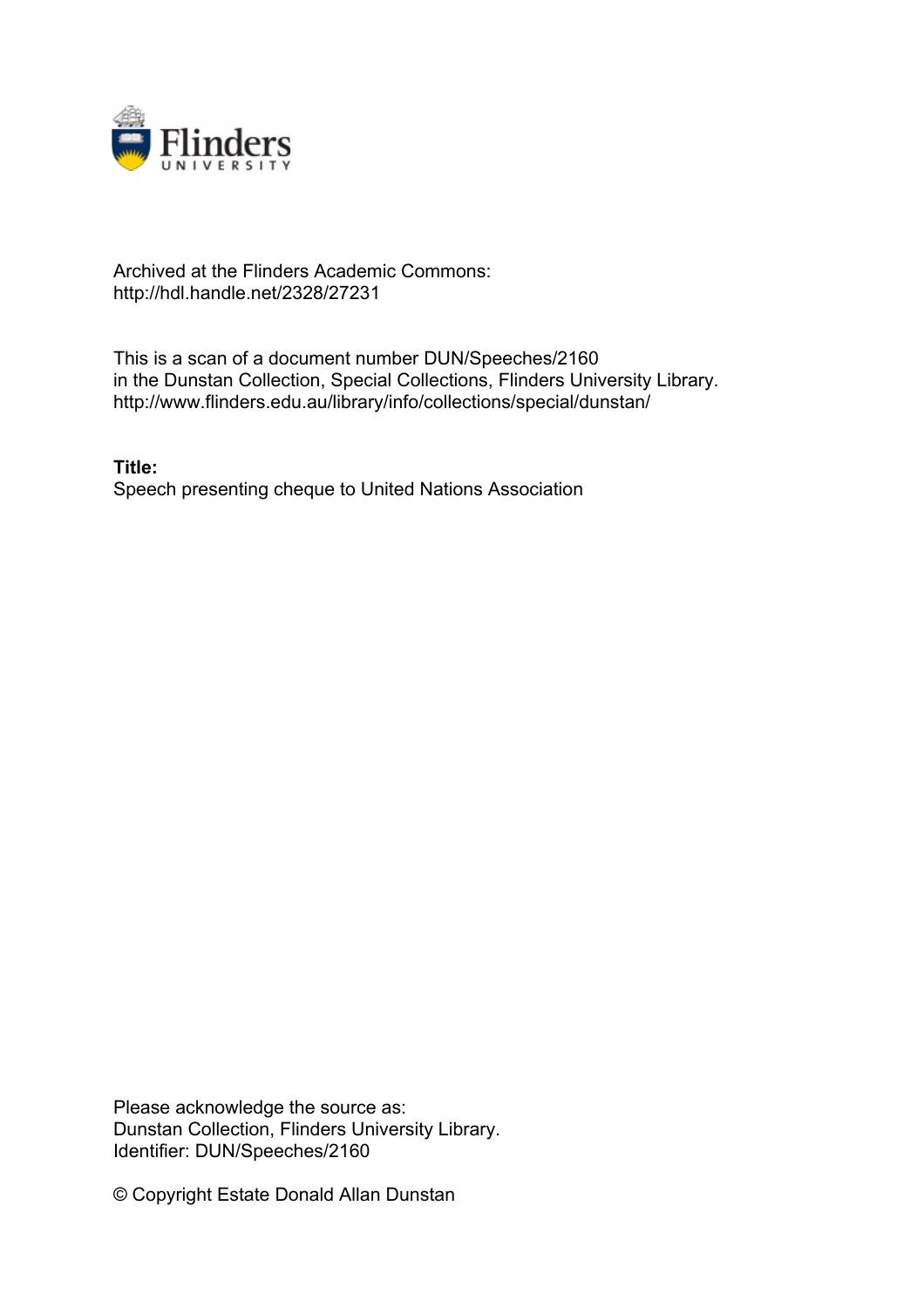**SPEECH BY THE PREMIER, MR DUNS TAN, PRESENTING- CHEQUE TO UNITED NATIONS ASSOCIATION. 25.10.7 3** 

**YOUR-EXCELLENCY, DR BRAY, LADIES AND GENTLEMEN:**  WELL YOU DON'T LOOK COMMUNIST DOMINATED TO ME. BUT THEN I'VE **ALWAYS THOUGHT JOHN McLEAY CAPABLE OF THINKING THE R.S.P.C.A . SUBVERSIVE.** 

**THE STATE GOVERNMENT IS , IN FACT, DELIGHTED TO BE ABLE TO HAND OVER THIS CHEQUE TODAY FOR THE GRANT OF \$1,50 0 VOTED BY PARLIAMENT TO FURTHER YOUR WORK IN PROMOTING KNOWLEDGE OF THE U.N .** 

**MR McLEAY IS , OF COURSE, JUST THE LATEST OF A LONG LINE OF KNOCKERS OF THE U.N . IT' S A VERY EASY THING TO DO. SUPERPOWER**  REALPOLITIK HAS OFTEN MEANT THAT THE WORLD POWER IS SO **CONSTRAINED IN A MAJOR CONFLICT AS TO BE VIRTUALLY IMPOTENT.** 

## **PAGE 2 .**

aifao

BUT THAT IS TO OVERLOOK THE CRUCIAL ROLE IN PEACEKEEPING IN THE CONGO AND CYPRUS. IT IS TO IGNORE THE WORK OF TRYGVE LIE, **DAG HAMMARSKJOLD AND U. THANT AND IT IS TO DISMISS THE ACCOMPLISHMENT OF AGENCIES SUCH AS THE WORLD HEALTH ORGANISATION, F.A.O. , UNICEF AND UNESCO. ^** 

TRUE IT IS IMPERFECT. WE LIVE IN AN IMPERFECT WORLD. BUT **IT WOULD BE WORTH KEEPING AS AN INTERNATIONAL FORUM AND DIPLOMATIC CLEARING HOUSE ALONE, PUTTING ASIDE THE IMMENSELY VALUABLE WORK OF THE AGENCIES IN PROMOTING HUMAN WELFARE. THE SHOCK OF TWO WORLD WARS AND THE HOPES OF MANKIND WHICH LED TO THE FOUNDING OF THE U.N . ARE EXPRESSED IN THE PREAMBLE TO THE CHARTER:**